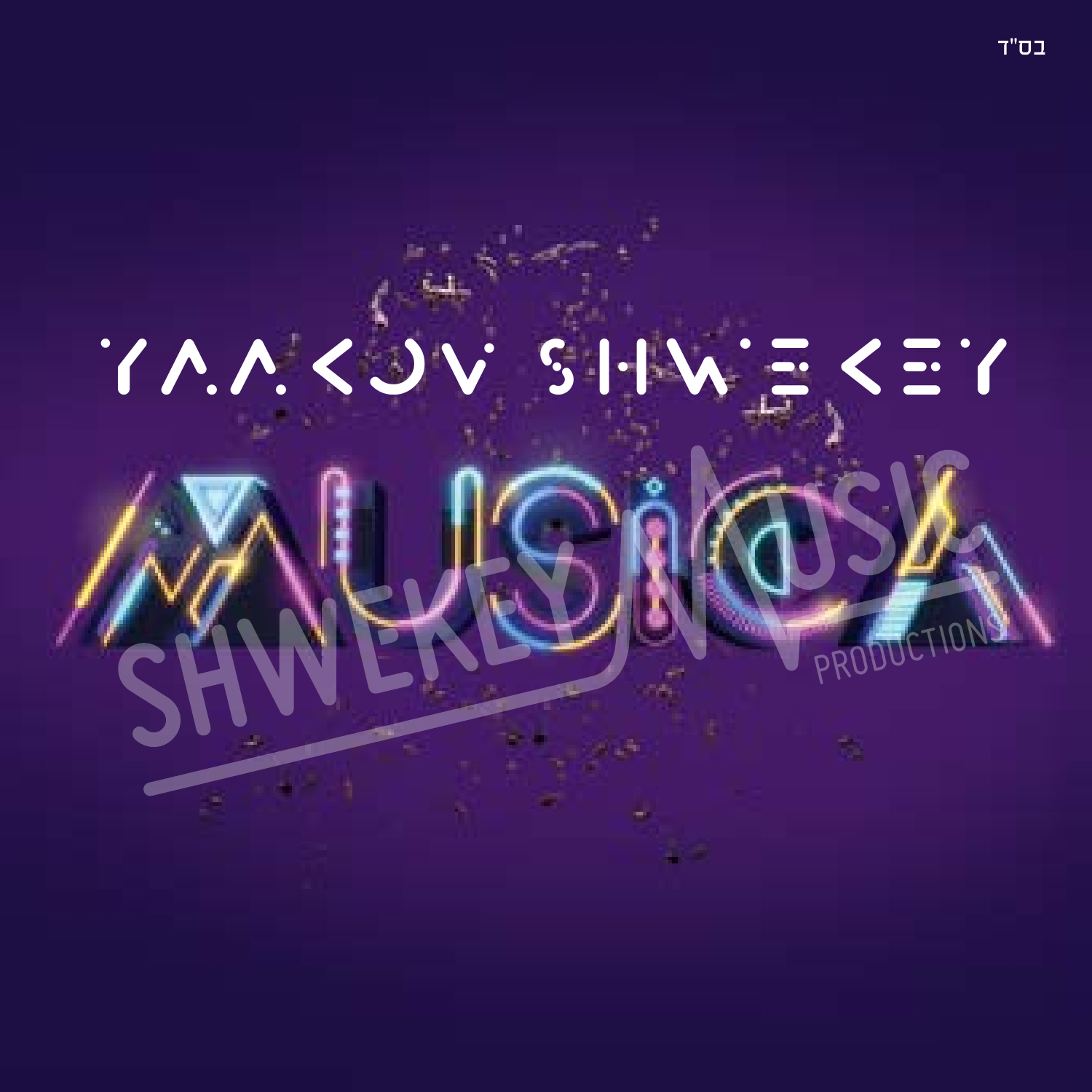# CREDITS

Produced by: **Yitzy Waldner & Yaakov Shwekey**

Mastered by: **PlayMasters Studio**, Spotswood, NJ

#### Photography:

**Rachel Mishanieh**, Deal, NJ

Album Design:

#### **KZ Creative**

#### Recorded at:

**Harel Studio**, Gan Yavne, Israel **Harmony Studio**, Ramat Hasharon, Israel **Musical Minds Studio PlayMasters Studio**, Spotswood, NJ **KYP Studios**, Ramat Hasharon, Israel **Yaniv Studios**, Los Angeles, CA **Yaakov's Studio**, Deal, NJ **ZemiroStudio**, Monsey, NY **Zmiroth**, Bnei Brak, Israel

#### **ENGINEERS:**

Ian Freitor Daniel Kapler Yaniv Farber Rafi Graydi Avi Korlanski Mashiach Mashiach Tamir Zur Chase Kaplan

R AVID K ASHTI ARR ANGEMENTS: Programming - **Ravid Kashti, Ron Karseboom** Drums - **Asher Fedi** Keyboards – **Ravid Kashti, Amit Harel** Guitars - **Shimon Yihye, Idan Shneor**

RAFI GRAYDI ARRANGEMENTS: Drums - **Asher Fedi** Bass Guitar - **Yossi Fine, Arie Volnitz** Acoustic & Electric Guitars - **Doron Mizrahi** Piano, Keyboards & Programming - **Rafi Graydi** Soprano Saxophone - **Gilad Ronen** Strings Section - **Nitzan Canetty, Gili Rivkin, Galia Hai, Gal Nyska**  $\bm{G}$ ili Rivkin, Galia Hai, Gal Nyska $\rm{UCT10NS}$ 

Keyboards - I**an Freitor, Danie Kapler** Programming - **Daniel Kapler** Bass – **Mitch Friedman** Guitars – **Shimon Yihye, Daniel Kapler** Drums – **Asher Fedi**

TAMIR ZUR ARRANGEMENTS: Bass Guitar – **Avi Yifrach** Guitars – **Shimon Yihye** Piano, Keyboards & Programming - **Tamir Zur, Mashiach Mashiach, Izeek Shamli** Darbuka – **Chezi Yaakov** Percussions – **Elan Gozlan**

MOSHE LAUFER ARRANGEMENTS: Drums - **Avi Avidani** Bass - **Gay Dahn** Guitars - **Avi Singolda** Piano - **Beny Laufer** Strings - **Eyal Shiloach & Young Israel Philharmonic Orchestra**

AVRUMI BERKO ARRANGEMENTS: Piano, Keyboards & Programming – **Avrumi Berko** Baritone Tenor - **Dor Assaraf** Flute - **Dor Assaraf** Guitars - **Yoni Kesar** Bazuki - **Yoni Kesar**

> ZEMIROS GROUP Conducted by: **Yoily Polatseck**

> > Yoily Polatseck Chaim Brown Yoily Friedrich Duvi Hirsch Pinny Ostreicher Gershy Shwarcz

SHIR V'SHEVACH BOYS CHOIR Conducted By: **Chaim Meir Fligman**

SHWEKEY SHOWS - THE TEAM: Management And Production: **Sharon Daniel** Conductor And Musical Director: **Rafi Graydi** U.s. Musical Production: **Yanky Katina** Technical Advisor: **Baruch Nojowitz** New Media: **Chezi Rosenboum** Lighting Design: **Speedy Cole** Sound Engineer: **Moshik Tzabary** Video Jockey: **Izeek Daniel** Consigliere: **David Hillel** Strategist: **Hilly Hill** PR: **Mediapro** PRODUCTIONS

Legal Advisor: **Meir Golan, Israel Gur** YaakovShwekey.com • 212-SHWEKEY TRAVEL ARRANGEMENTS: Yossi Leifer - **Travelers Choice** M. Goren - **Global Business Travel**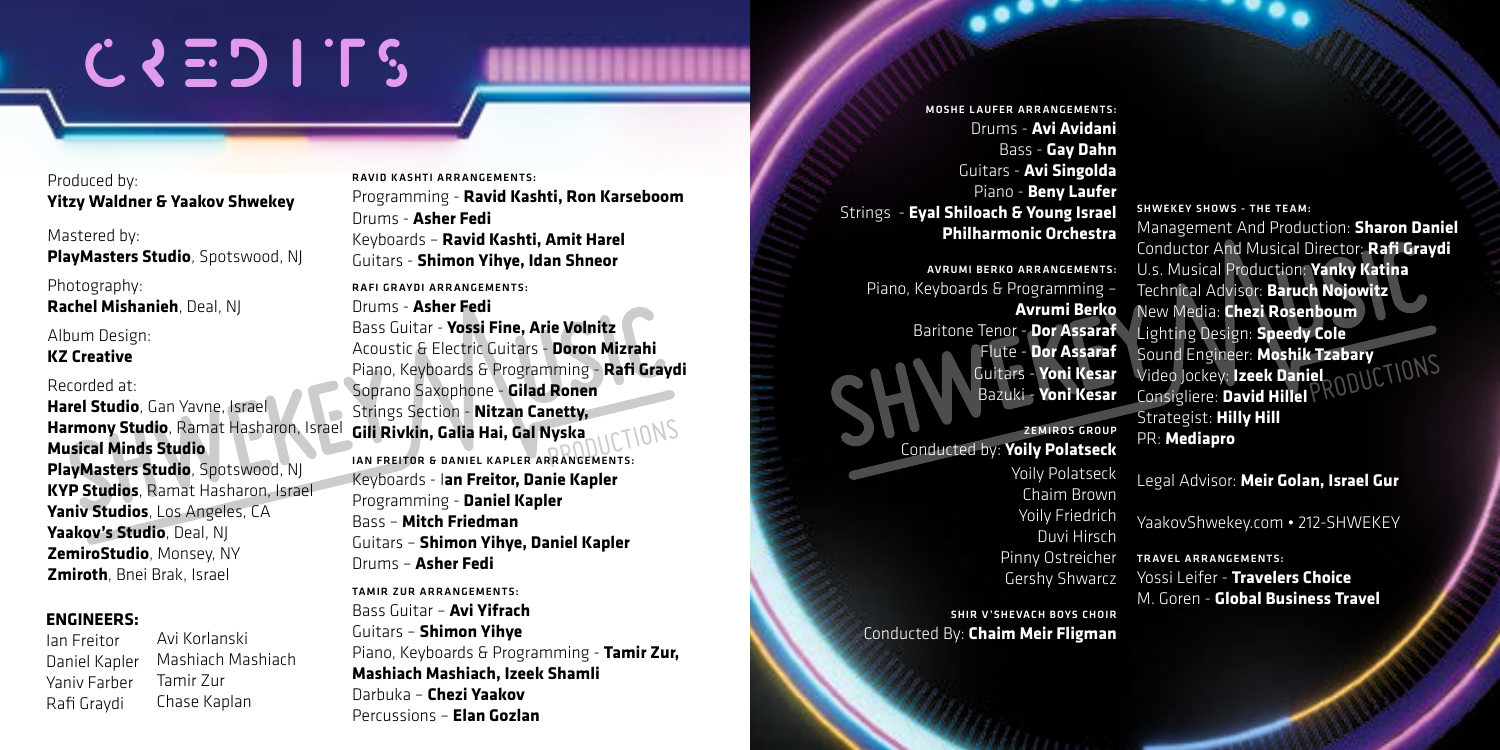# SPECIAL THANKS

Yaakov Adelman Chaya Rochel Bender Rabbi Avi Berman, OU Mickey Beyda Chaim Bublil Joey Dayon R' Shlomo Diamond

Amiran Dvir Yechiel Fishman Colin Goldstein & Family Sarah Leah Guttman & Family Elan & Nomi Jaffa Mark & Linda Karasick R' Pinny Lipshitz

#### My co-producer, **Yitzy Waldner**

We've spent well over a year creating this album and your talent shines throughout every facet of the project. After the many hours and long sessions of brilliant creativity, you take no credit, rather you attribute it all to Hashem. It is your humility that makes you extra special.

#### My dear friends **David Hillel & Chezi Rosenboum**

You are both true and dear friends, always there for me every step of the way.

A special thanks to **Yaakov Klugman**  Aside from your strong business acumen... your love for music and generosity in helping special children is truly exceptional.

#### **Yisroel Besser:**

Your books and articles are a testament to the gift that Hashem has blessed you with. When introduced to the challenge of writing a song you never wavered, you were creative<br>and patient. and patient.

Moshe Malka Sean Melnick & Family Mark & Rachel Mishanieh Kasriel & Dafnah Nojowitz

Ivyn Sachs Doron Shpun

### **The Special Children Center:**

I am blessed to be a part of this great organization that brings so much love and joy to the most special children and their families.

#### **To my dear Parents, In Laws and Family:**

Thank you so much for always sharing your guidance and support.

Finally, to my dear Eshet Chayil **Jenine** and my **precious children**. YOU ARE MY LIFE!

## נצח ישראל Netzach Yisrael

Composed by: **Yitzy Waldner** Lyrics by: **Miriam Israeli** Arranged by: **Daniel Kapler & Ian Freitor**  Choir: **Zemiros Group** Back Vocals: **Evgeny Mironov, Daniel Kapler** Mixed by: **Daniel Kapler & Ian Freitor** at PlayMasters Studio<br>PRODUCTIONS

לחן: **איצי וולדנר** מילים: **מרים ישראלי** עיבוד: **דניאל קפלר, יאן פרייטור** מקהלה: **זמירות** קולות: **יבגני מירנוב, דניאל קפלר** מיקס: **דניאל קפלר, יאן פרייטור** אולפני פליימאסטרס



אבל עם ישראל חי כאן לעולם נצח ישראל לא ישקר כי עמנו קל

סלע בתוך ההר יכול להיסדק חבל אשר נקשר יכול להתנתק מה שכתוב על דף יכול להימחק אבן בתוך חומה תוכל להתפורר





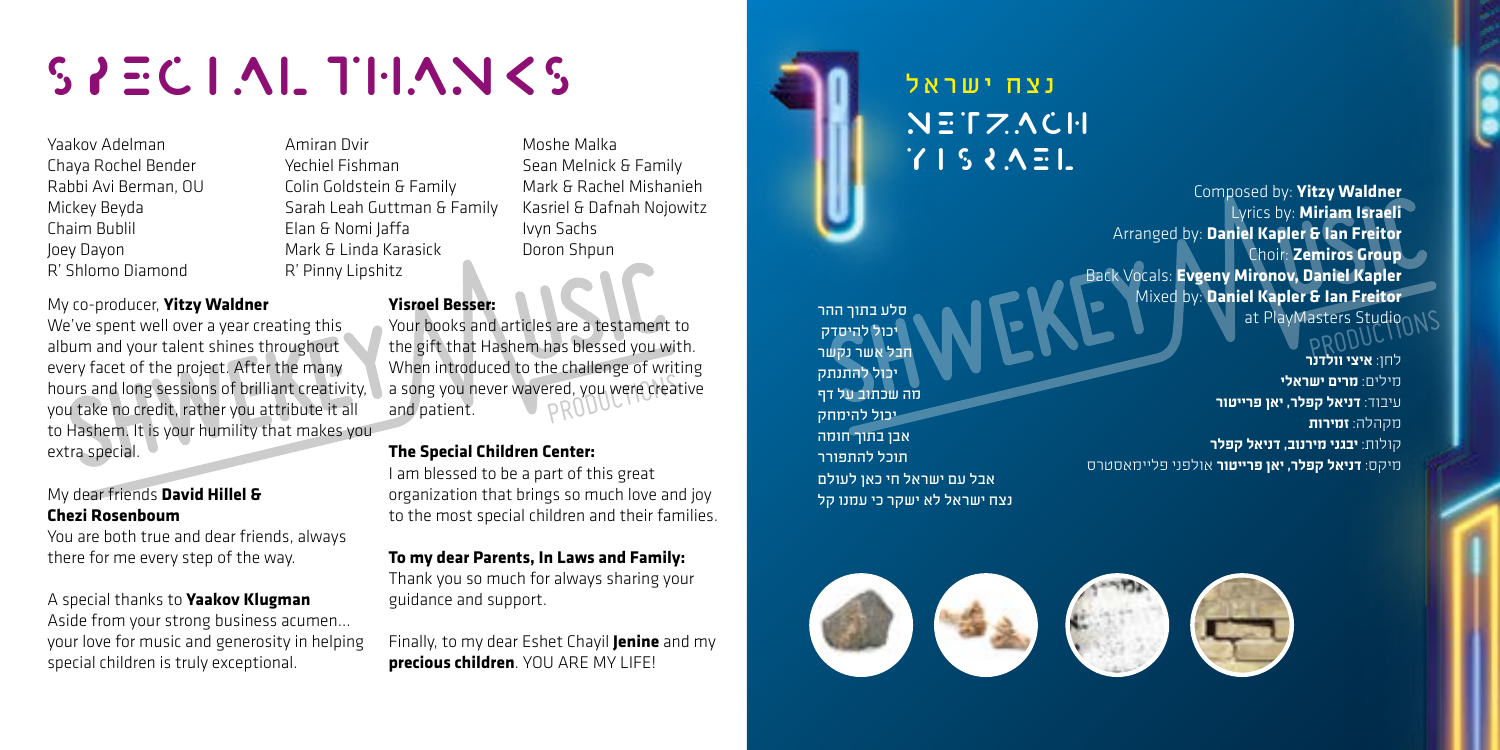## תפילת השל"ה Tefilat Hashlah

Composed by: **Yitzy Waldner** Featuring: **Yitzy Waldner** Arranged by: **Rafi Graydi** Mixed by: **Ian Freitor** at PlayMasters Studio

Composed in honor of Yitzy Waldners first child's wedding

לחן: **איצי וולדנר** אמן אורח: **איצי וולדנר** עיבוד: **רפי גריידי** קולות: **איצי וולדנר, יעקב שוואקי** מיקס: **יאן פרייטור** אולפני פליימאסטרס

ובכן אבוא אליך ה' מלך מלכי המלכים ואפיל תחנתי ועיני לך תלויות עד שתחנני ותשמע תפילתי להזמין לי בנים ובנות

### ישתבח שמו Yishtabach SHEMU

Composed by: **Yitzy Waldner** Lyrics: **Miriam Israeli** Arranged by: **Tamir Zur** Back Vocals: **Yitzy Waldner & Yaakov Shwekey** Mixed by: **Tamir Zur & Mashiach Mashiach**

לחן: **איצי וולדנר** מילים: **מרים ישראלי** עיבוד: **תמיר צור** קולות: **איצי וולדנר, יעקב שוואקי** מיקס: **תמיר צור ומשיח משיח**



PRODUCTIONS



#### ישתבח שמו

PRODUCTIONS

על כל מה שברא לי על כל מה שקרה לי ישתבח שמו על רגעים של אושר על אור בתוך החושך ישתבח שמו ביחד לעד לעולם ישתבח שמו

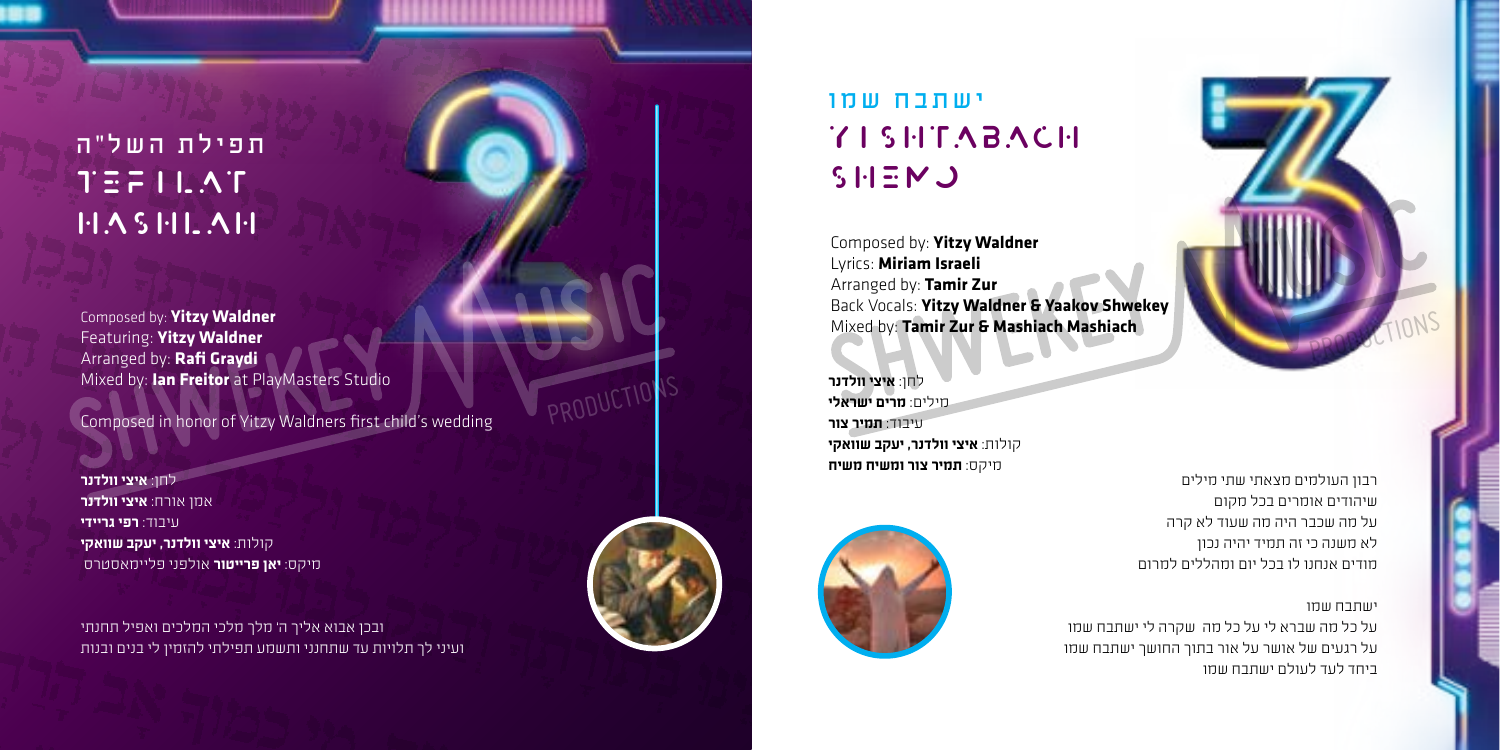

### עולם מושלם Perfect World

לחן: **איצי וולדנר** מילים: **מרים ישראלי** עיבוד: **רביד קשתי** קולות: **איצי וולדנר** מיקס: **יאן פרייטור** אולפני פליימאסטרס

Composed by: **Yitzy Waldner**  Lyrics: **Miriam Israeli** Arranged by: **Ravid Kashti** Back Vocals: **Yitzy Waldner** Mixed by: **Ian Freitor** at PlayMasters Studio **PRODUCTIONS** 

This song is dedicated to **Steve Rosenberg and family** I look at the world around me People in pain surround me And I long for the day when it all goes away When the worries and fears are erased

Where the broken hearts are mended And the miracles never ending Where children run free all the nations find peace And the world is a happy place Oh when will it be

When will it be That vision I see When our dreams become our reality When will we wake to a perfect world When oh when

How I wait for the day I hope and I pray I'll never give up as long as it takes Until we wake and see a perfect world When oh when

עולם חדש ראיתי עם אור של גאולה וכל הדמעות מכל הדורות הפכו לשמחה גדולה עולם חדש ראיתי בלי מלחמות ודם וכל האויבים נהיו אוהבים חיילים השבים לביתם מתי זה יהיה

מתי זה יבוא הלוואי בקרוב די לצרות אין עוד כוח לבכות מתי נתעורר לעולם המושלם מתי PRODUCTIONS

זה יגיע בסוף אמן בקרוב אחכה לו בכל יום שיבוא ואז יהיה העולם המושלם מתי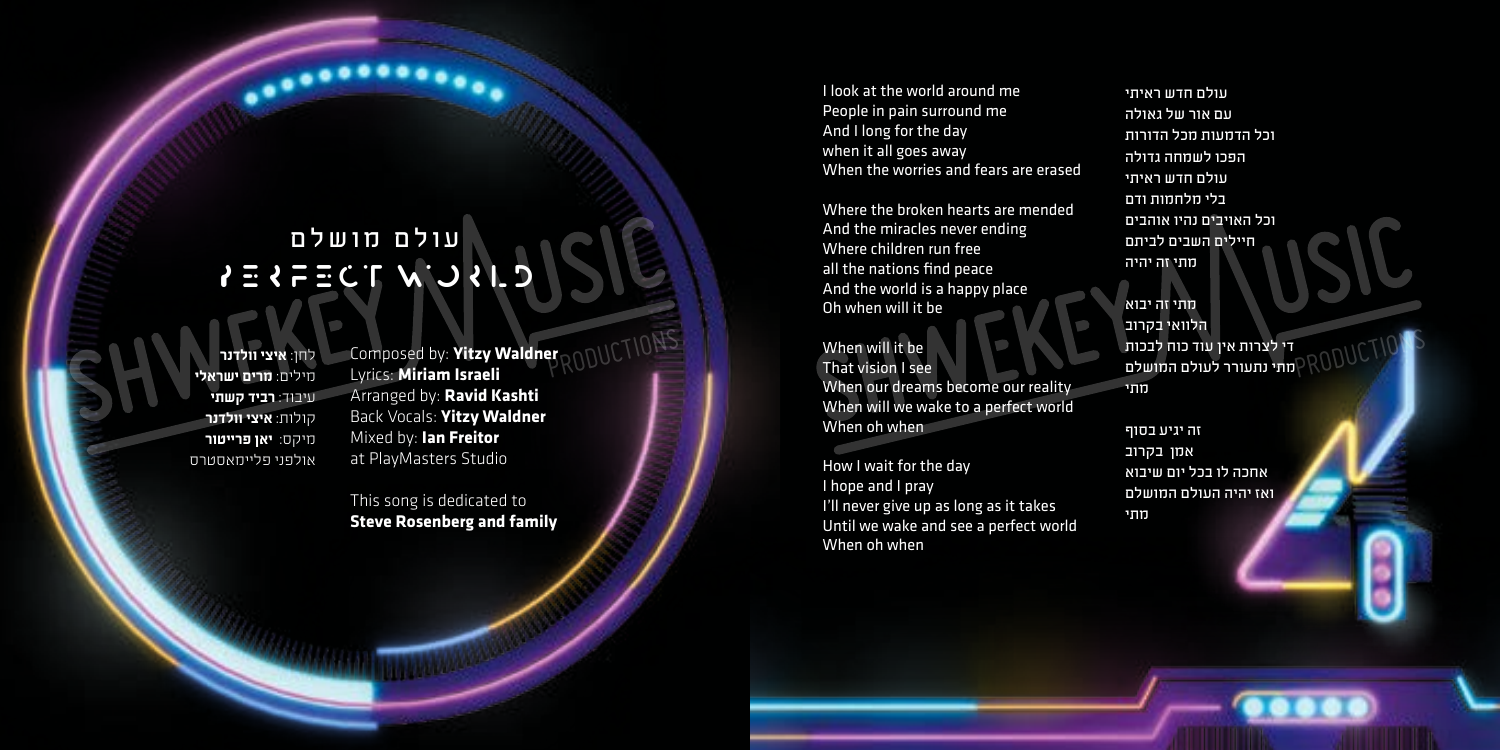### א ש  $A<sub>1</sub>$ sh

Composed by: **Yitzy Waldner**  Lyrics: **Miriam Israeli** Arranged by: **Daniel Kapler & Ian Freitor** Choir: **Zemiros Group** Back Vocals: **Evgeny Mironov, Daniel Kapler** Mixed by: **Daniel Kapler & Ian Freitor** at PlayMasters Studio

#### This song is dedicated to **Heshy Davis and family**

לחן: **איצי וולדנר** מילים: **מרים ישראלי** עיבוד: **דניאל קפלר, יאן פרייטור** מקהלה: **זמירות** קולות: **יבגני מירנוב, דניאל קפלר** מיקס: **דניאל קפלר, יאן פרייטור**





יש אנשים שלא מרגישים ת'להבה אשר בוערת מבפנים היא בתוך הנשמה מאירה וחמה לחן: **איצי וולדנר** אולפני פליימאסטרס

> יש אנשים המחפשים את האורות במקומות הרחוקים את הניצוץ התמידי שבכל יהודי נאיר את הלילה כולו נשיר עד הבוקר יבוא

זה הסוד מלבדו אין עוד אז ניתן יד ביד ונרקוד Time to light the fire now

> תדליק את האש תגיד לי אם יש

> תדליק את האש תגיד לי אם יש

> תדליק את האש

Composed by: **Yitzy Waldner**  Lyrics by: **Yisroel Besser** Arranged by: **Ravid Kashti** Back Vocals: **Ravid Kashti, Yitzy Waldner, Yaakov Shwekey** Mixed by: **Daniel Kapler & Ian Freitor** at PlayMasters Studio

### This song is dedicated to **Yaakov Klugman and family**

מילים: **ישראל בסר** עיבוד: **רביד קשתי** קולות: **רביד קשתי**, **איצי וולדנר, יעקב שוואקי** מיקס: **דניאל קפלר, יאן פרייטור** אולפני פליימאסטרס

### Your Time

Looking through a crack in the glass it's hard to see How you gonna shake off the dust ever break free You see them reaching for the stars but you're too slow Little do you see it little do you know

Wishing you could fly but it's clear you're stuck in place Never gonna make it to the front just can't keep pace You hear them calling your name but you can't go Little do you see it little do you know

### This is your time So go and grab the moment face the world and show it This is your time To show the world the glory celebrate your story<br>This is your time example respectively This is your time

Watching as the dreams fade away where have they gone It's clear you're gonna give up the fight to carry on You feel you're sinking in the sand can't move along Those sounds of struggle they write your song

Sometimes you feel you've reached the end of the line Sometimes you just don't got the drive But that's the moment when you're strongest of all You're alive

Watching as the dreams fade away where have they gone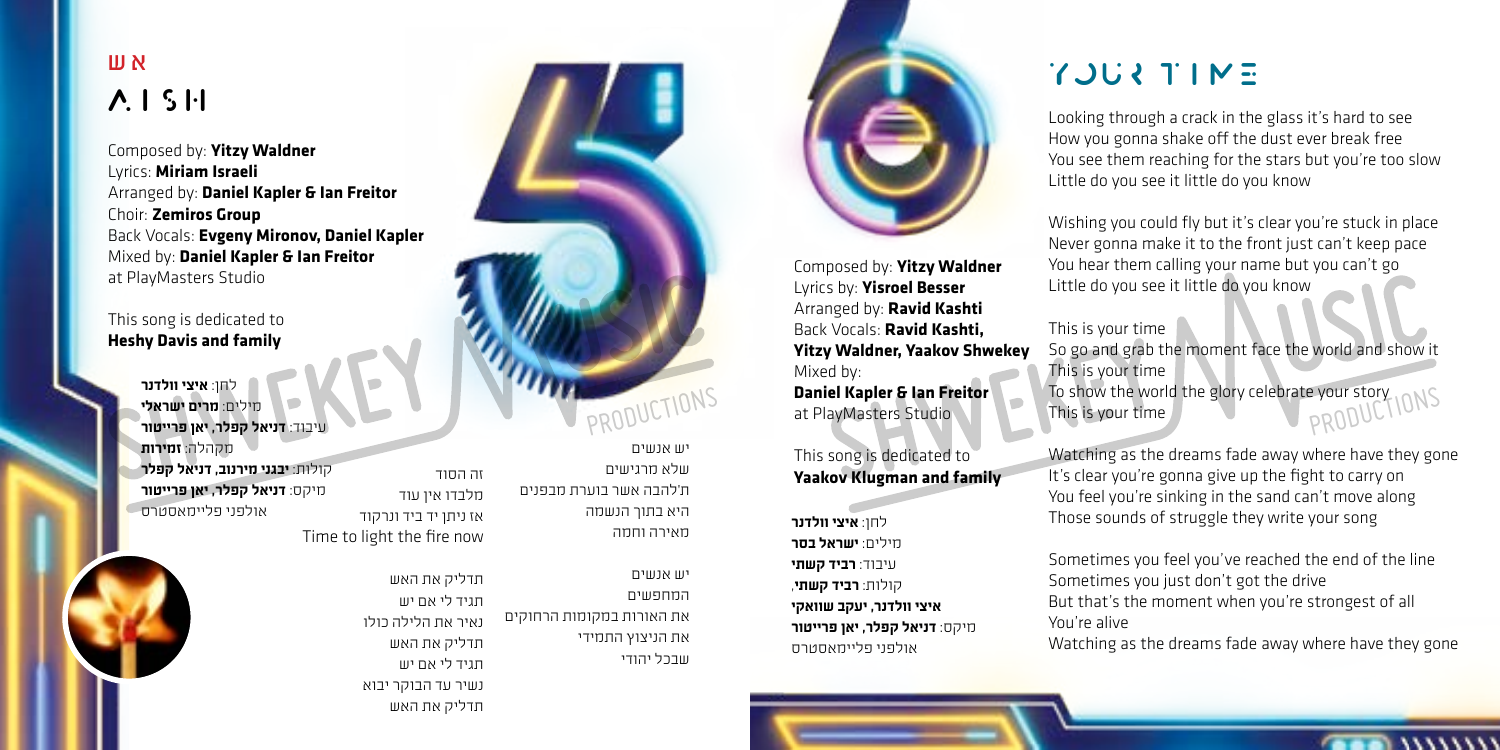### מוזיקה **MUSICA**

Composed by: **Yitzy Waldner** Lyrics: **Miriam Israeli** Arranged by: **Tamir Zur** Back Vocals: **Yitzy Waldner & Yaakov Shwekey** Mixed by: **Tamir Zur & Mashiach Mashiach**

לחן: **איצי וולדנר** מילים: **מרים ישראלי** עיבוד: **תמיר צור** קולות: **איצי וולדנר, יעקב שוואקי** מיקס: **תמיר צור ומשיח משיח**

הגיע לילה כיבוי אורות לשים בחושך את כל הצרות ולחיות את הרגע ולא לחכות

לא רוצה הביתה זה הזמן לרקוד לאלוקים על הטוב להודות ולחברה שבאו לרקוד כל הכבוד

> ומי שנכנס מרגיש את הבס מרגיש את הבס<br>והלב מזנק לתקרה PRO

זו המוזיקה אותנו מדליקה אלוקים בשמים הכל יסתדר

> זו המוזיקה אותנו מקפיצה הלוואי שזה לא ייגמר

### הרי את HAREI AT

Composed by: **Abie Rottenberg** Arranged by: **Rafi Graydi** Choir: **Zemiros Group** Mixed by: **Ian Freitor** at PlayMasters Studio

This song is dedicated to **Mark Fries and family** Special thank you to **Malky New**

לחן: **אבי רוטנברג** עיבוד: **רפי גריידי** מקהלה: **זמירות** מיקס: **יאן פרייטור** אולפני פליימאסטרס



הרי את מקודשת לי בטבעת זו כדת משה וישראל

יחד בשנים נגשים חלום איזה גדול ונשגב היום ועם המסורות האיתנה נצא לקראת חיים של אושר ושל אהבה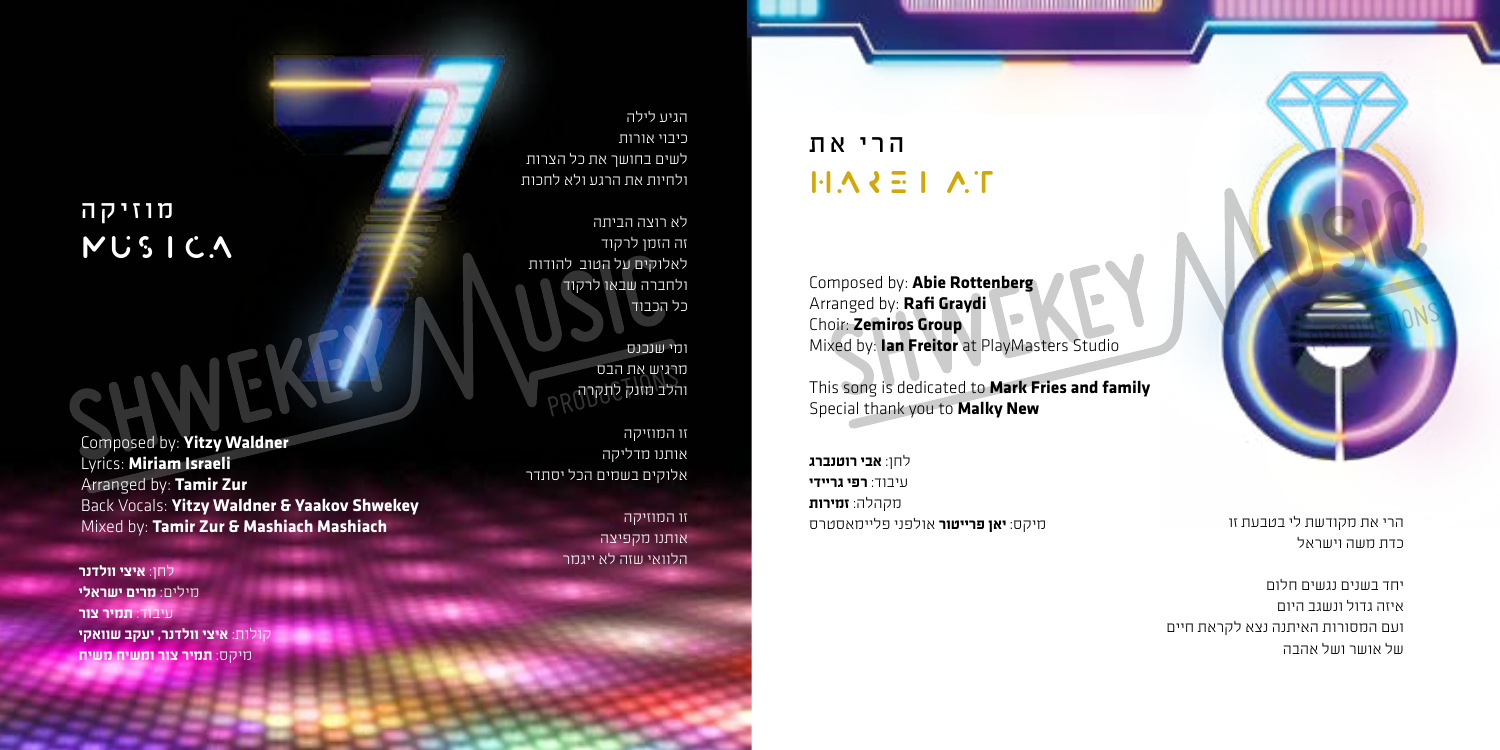### א ב ג  $ALE$  PH  $BATS$  $GINNE$

Concept by: **Reb Sholom Mordechai Rubashkin** Composed by: **Yitzy Waldner** Additional Lyrics by: **Yitzy Waldner** Arranged by: **Avrumi Berko** Background Vocals: **Yaakov Shwekey, Yitzy Waldner, Yanky Katina, Avrumi Berko** Children's Choir: **Shir Vshevach Boys Choir**  Mixed by: **A Berko Production**

רעיון: **ר׳ שלום מרדכי רובשקין** לחן: **איצי וולדנר** מילים נוספים: **איצי וולדנר** עיבוד: **אברומי ברקו** קולות: **יעקב שוואקי, איצי וולדנר, ינקי קטינה, אברומי ברקו** מקהלת ילדים: **שיר ושבח** מיקס: **א ברקו הפקות**

א ב ג אמונה און בטחון ברענגט גענוג געווארט שוין לאנג געווארט יודען אלע <u>שרייט</u> ברענגט די גאולה גייען מיר שוין אהיים א ב ג ברענגט די גאולה

PRODUCTIONS

### שויתי Shivisi

שויתי ה' לנגדי תמיד כי מימיני בל אמוט לכן שמח לבי ויגל כבודי אף בשרי ישכן לבטח

## כל הנשמה Kol Haneshama

Composed by: **Yaakov Menashe & Yitzy Waldner**  English Lyrics by: **Yitzy Waldner** Arranged by: **Ravid Kashti** Choir: **Zemiros Group** Children's Choir: **Shir Vshevach Boys Choir** Mixed by: **Ian Freitor** at PlayMasters Studio

לחן: **יעקב מנשה**, **איצי וולדנר** מילים: **איצי וולדנר** עיבוד: **רביד קשתי** מקהלה: **זמירות** מקהלת ילדים: **מקהלה שיר ושבח** מיקס: **יאן פרייטור** אולפני פליימאסטרס Composed by: **Elisha Freedman** Arranged by: **Moshe Laufer** Choir: **Zemiros Group** Mixed by: **A Berko Production**

לחן: **אלישע פרידמאן** עיבוד: **משה לאופר** מקהלה: **זמירות** מיקס: **א ברקו הפקות**

הללוהו בנבל וכנור הללוהו בתף ומחול Cuz' we sing to you Sing your praise to you Raise our voice to you הללוהו In

**PRODUCTION** 

Yes we sing to you Sing and pray to you I will sing to you I'll pray to you I'll always raise my voice to you כל הנשמה תהלל יה הללויה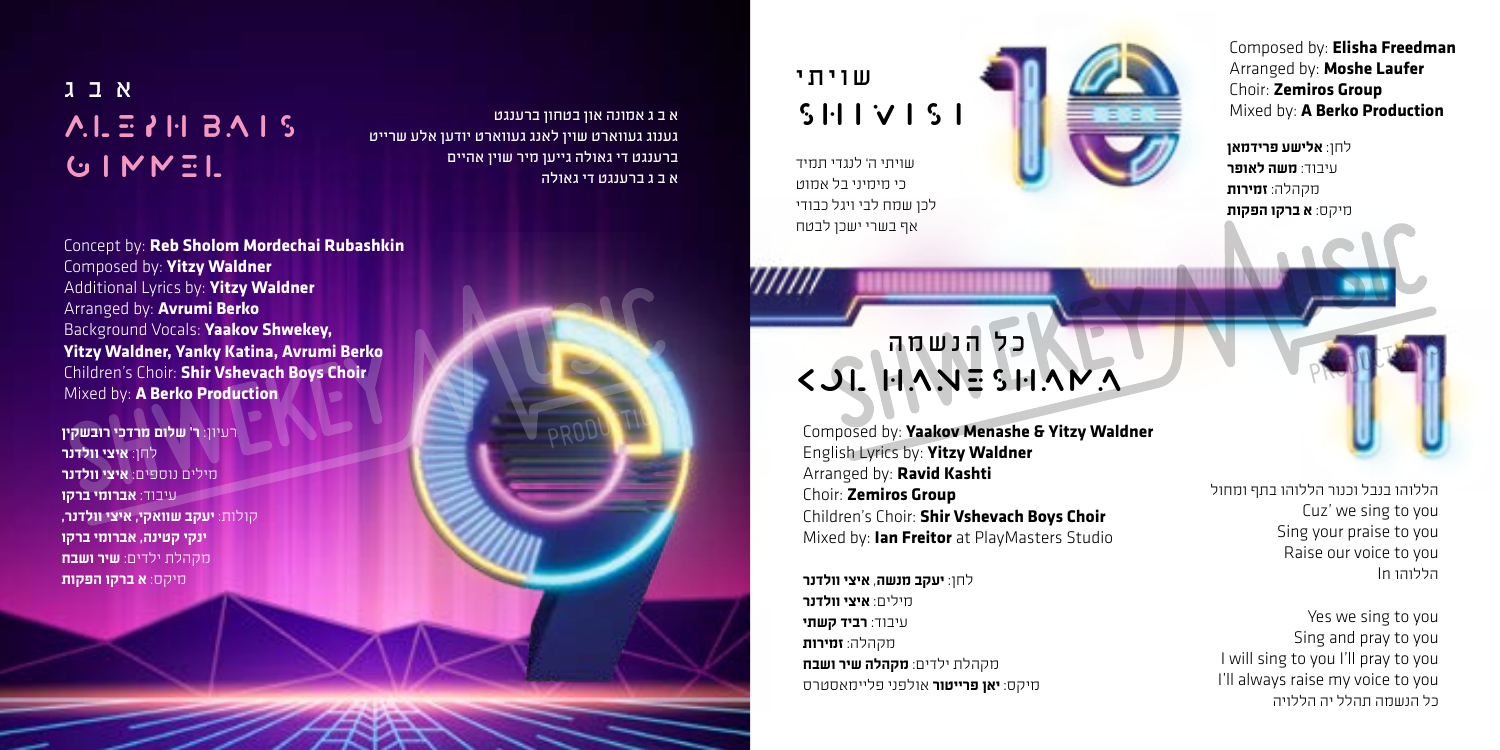PRODUCTIONS

Dreams of perfection dance around in my mind A miracle of life so beautifully designed As I hear your first cries my heart fills with love You're placed in my arms a gift from above

Then come the words that forever change my world Something's not right with your sweet little girl I hold you even tighter as old dreams just seem to fade away I know I will love you protect and keep you safe We will be alright I tell you with a soft kiss

I promise I'll be your eyes when you cannot see I promise to be your voice when you cannot speak promise I'll be your legs when you can't bear the weight I promise to be your heart when the pain gets too great

Deep in the night when I watch your eyes close The mother in my heart is desperate to know When those big blue eyes open is it me that you see Will your sweet little arms ever reach out to me

When you hear laughter is it just empty noise Do you fear you're all alone in pain and joy Will you ever know the feelings of my love that really runs so deep Dreaming of tomorrow we softly drift asleep We will be alright I tell you with a soft kiss

I promise I'll be there through the triumphs and through the tears To be the spark in the dark I promise I promise I promise

### A Mothers Promise

Composed by: **Yitzy Waldner & Yaakov Shwekey** Lyrics by: **Shevi Nahum & Dassi Kurland** Arranged by: **Rafi Graydi** Mixed by: **Daniel Kapler & Ian Freitor** at PlayMasters Studio

This song is dedicated to **Mark and Linda Karasick and family**

לחן: **איצי וולדנר, יעקב שוואקי** מילים: **שבי נחום, דסי קורלנד** עיבוד: **רפי גריידי** מיקס: **דניאל קפלר, יאן פרייטור** אולפני פליימאסטרס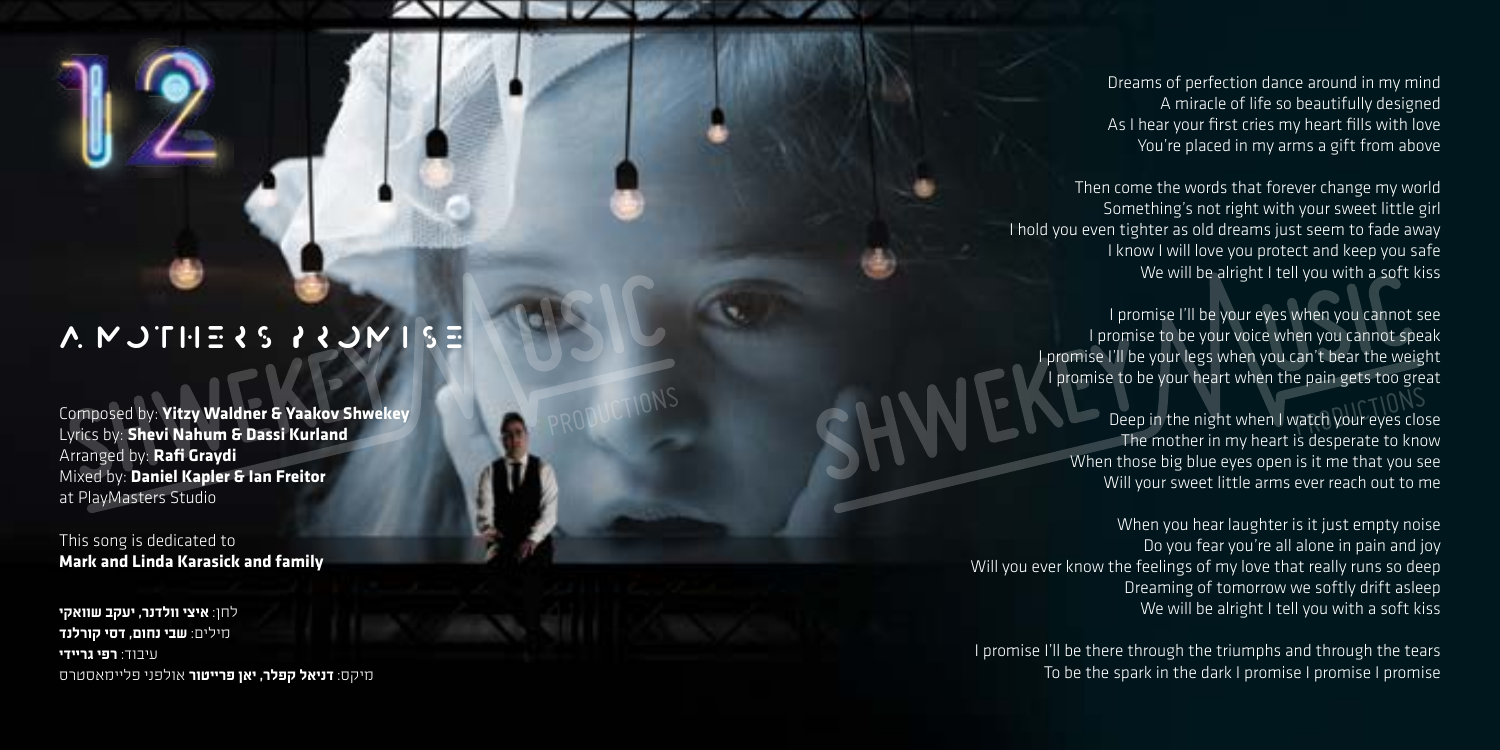### לב אחד One Heart

Composed by: **Yitzy Waldner** Lyrics by: **Miriam Israeli**, French by: **Avigail Marciano** , Spanish by: **R' Avraham Goldstein** Arranged by: **Daniel Kapler & Ian Freitor** • Choir: **Zemiros Group** Mixed by: **Daniel Kapler & Ian Freitor** at PlayMasters Studio PRODUCTIONS

> לחן: **איצי וולדנר •** מילים: **מרים ישראלי** צרפתית-**אביגיל מרסיאנו** ספרדית-**ר' אברהם גולדשטיין** עיבוד: **דניאל קפלר, יאן פרייטור** מקהלה: **זמירות** מיקס: **דניאל קפלר, יאן פרייטור** אולפני פליימאסטרס

It's the brother in you I've been looking for Cuz' I know we share family ties And all the world keeps telling us How you and I are really so alike

It's not about the language or geography No connection to color shape or size It's rooted deep in our history It's a spark that we carry inside

If we join as one today We can build a better tomorrow You and I have always shared one heart We were never meant to be apart My fellow Jew

We can make it happen

You and I have always shared one soul Jews from every corner of the globe And that's our hope Unity forever

Qu'on soit là , ou au bout de la Terre On restera à jamais des frères C'est notre Histoire C'est notre prière

Siempre hemos tenido un corazón Nunca separarnos sin razón Mi hermano Podemos hacerlo

חיפשתי את אחי שקרוב אלי רציתי שנהיה חברים אני אתה וכל העם הזה אולי נחדש את הקשרים PRODUCTIONS

אולי לא מדברים אותה שפה בכלל הכובע והצבע לא דומים כי אנחנו משפחה אחת זה חיבור שקיים לעולמים

כי כולנו לב אחד כאיש אחד בלב אחד

אם כולם נאהב פה זה את זה את הגאולה וודאי נראה וכבר נזכה לפגוש את המשיח

כי הגיע זמן להתאחד אנחנו לא רוצים להיפרד ונישאר עם אחד לנצח

יודען פין די גאנצע וועלט קומען זיך צוזאם אין איין געצעלט דאס איז דער וועג צו ברענגען די גאולה